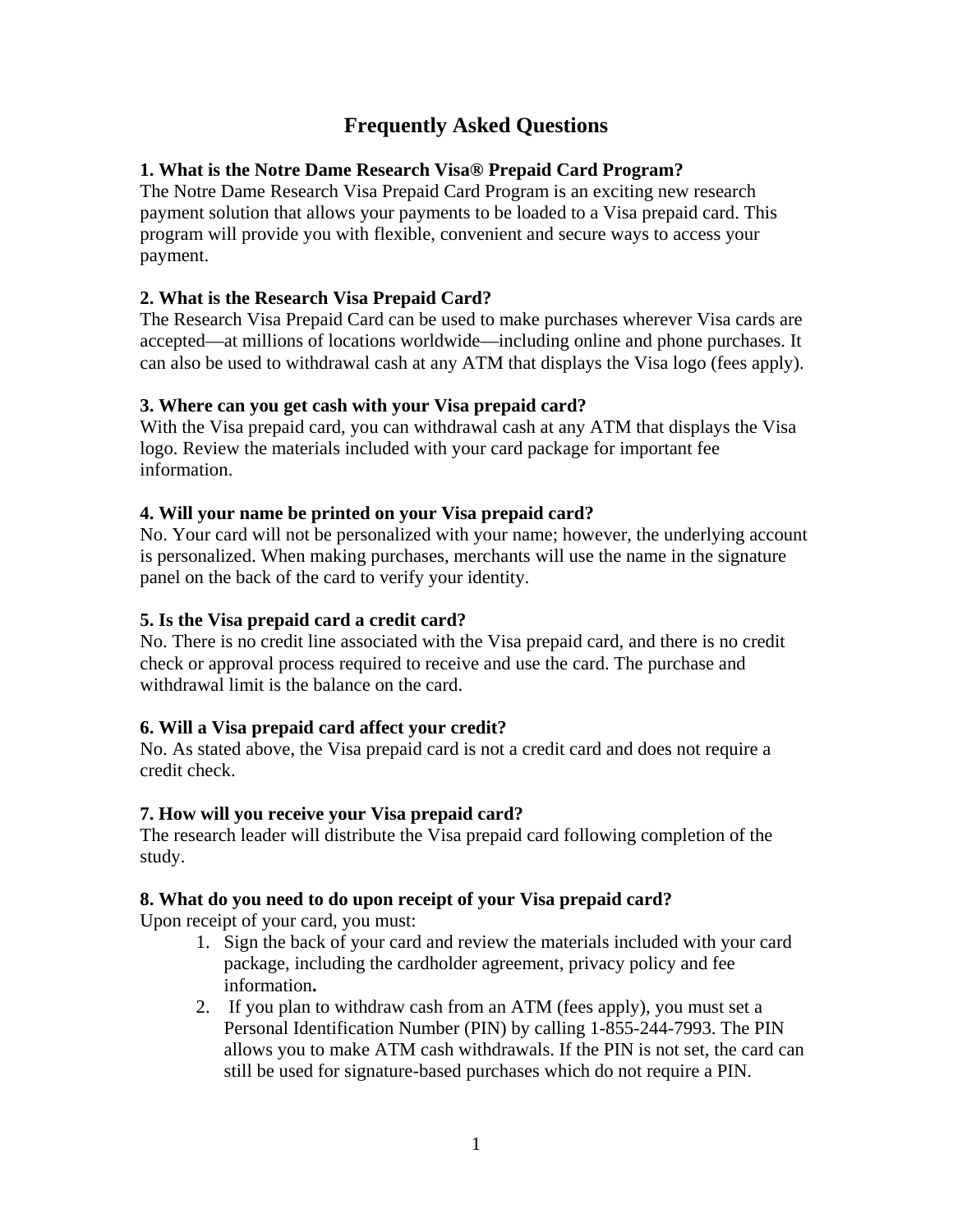*Your PIN should be kept strictly private and confidential and known only to you. The Hyperwallet Customer Services Team will NEVER contact you by phone, email or text message for card information, such as the card number or PIN, unless you contact them first. You should NOT provide your card information to anyone, including the Notre Dame Research team.* 

#### **9. How do you check your Visa prepaid card balance?**

You can check your balance in many ways:

- On demand text alerts
- Cardholder website
- Automated telephone system
- Live Customer Service representative

#### **10. Why it is important to know your card balance?**

If you use your card for a purchase or to withdraw funds from an ATM and it is declined, fees will be charged. You can find out your balance by calling the customer service at 1- 855-244-7993, or by registering your card and viewing your balance online or signing up for text alerts so you can check your balance while you are in the checkout line.

#### **11. What do I do with the card when the balance is zero?**

If the survey you are participating in provides payments on an installment basis you should keep the card. Otherwise you can destroy the card and discard it.

#### **12. How can you track your spending?**

A complete record of your account information including balances, transactions, fees, and payment amounts can be accessed online at the website listed on the back of your card (www.prepaidnd.com). The same information can also be accessed by calling the number listed on the back of your card (1-855-244-7993). **The University of Notre Dame will not have access to cardholder information and will not be able to provide information regarding individual accounts.** 

#### **13. What other sources of funds can be added to your Visa prepaid card?**

At this time, only University of Notre Dame research study payments can be loaded to your card.

#### **14. What do you do if your card is lost or stolen?**

In the case of a lost or stolen card, you should call the customer service line immediately at 1-855-244-7993 to report the incident. A replacement card will be sent to you, with an option of expedited delivery (fees apply).

#### **15. What if you detect unauthorized or fraudulent use on your card?**

Call the customer service line immediately at 1-855-244-7993 to inform them of the unfamiliar charge. Next, contact the merchant using the phone number provided in your online account history (if available). If you are still unfamiliar with the charge, you will need to complete and submit the Prepaid Card Dispute Form available through the cardholder website (www.prepaidnd.com).